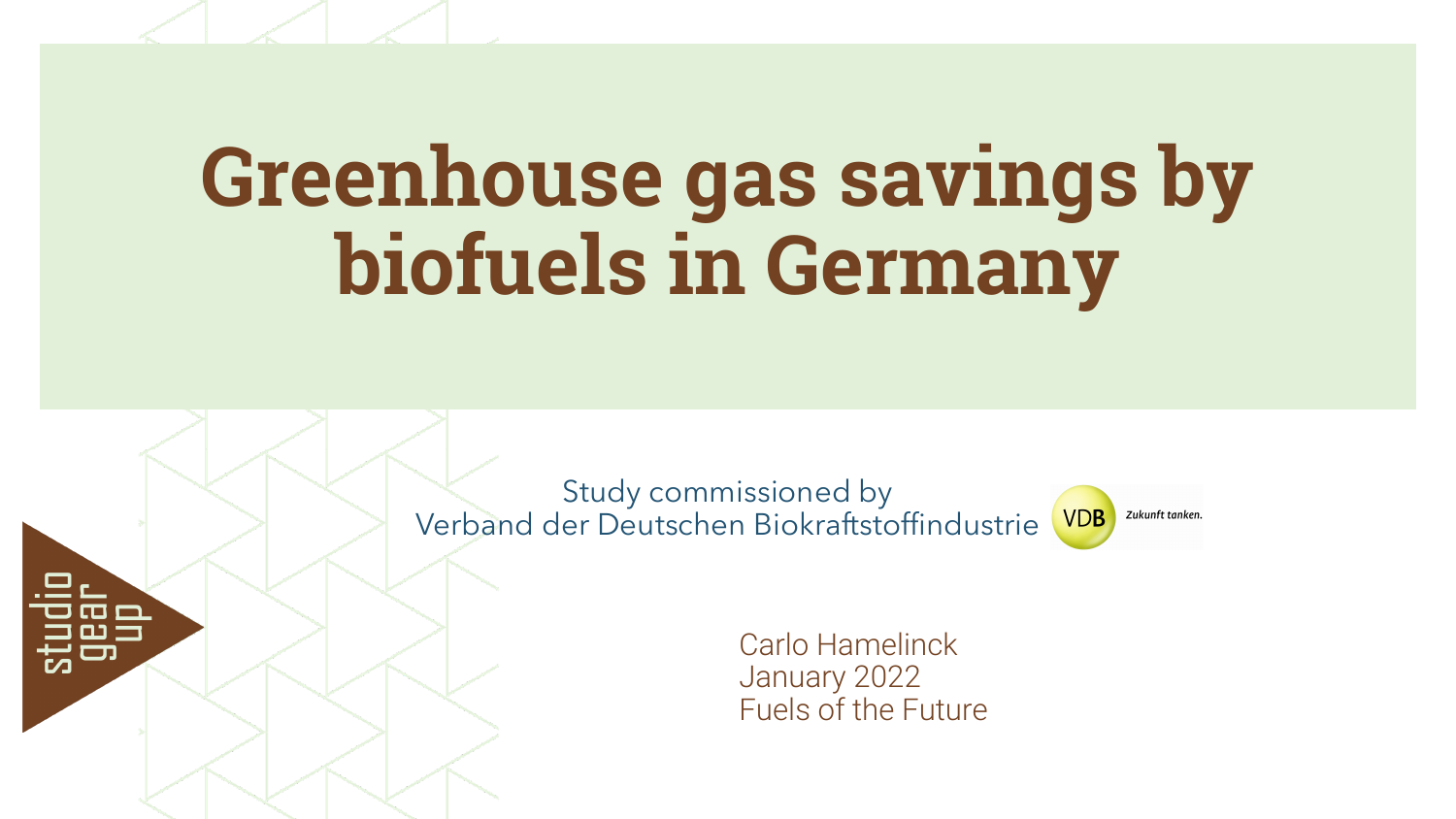### **Germany 2019 3.3 million tonne of renewable fuel saved 7.3 million tonne CO<sub>2</sub> emissions \***

- More than 90% of total volume of renewable fuels used in Germany is biodiesel and bioethanol from only five feedstocks
- Each of these five fuels cause less emissions than fossil fuels, even when taking into account the potential indirect impacts
- As a result, on average, in Germany, 1 tonne of biofuel avoids about 2.2 tonne of  $CO<sub>2</sub>$ emissions when replacing fossil fuel
- In case rapeseed and used cooking oil were used instead of palm oil, then the avoided emissions would be about 2.6 tonne  $CO<sub>2</sub>$  per tonne of biofuel, reaching 8.6 million tonne total avoided  $CO<sub>2</sub>$  emissions  $*$  0



\* This includes the indirect emissions.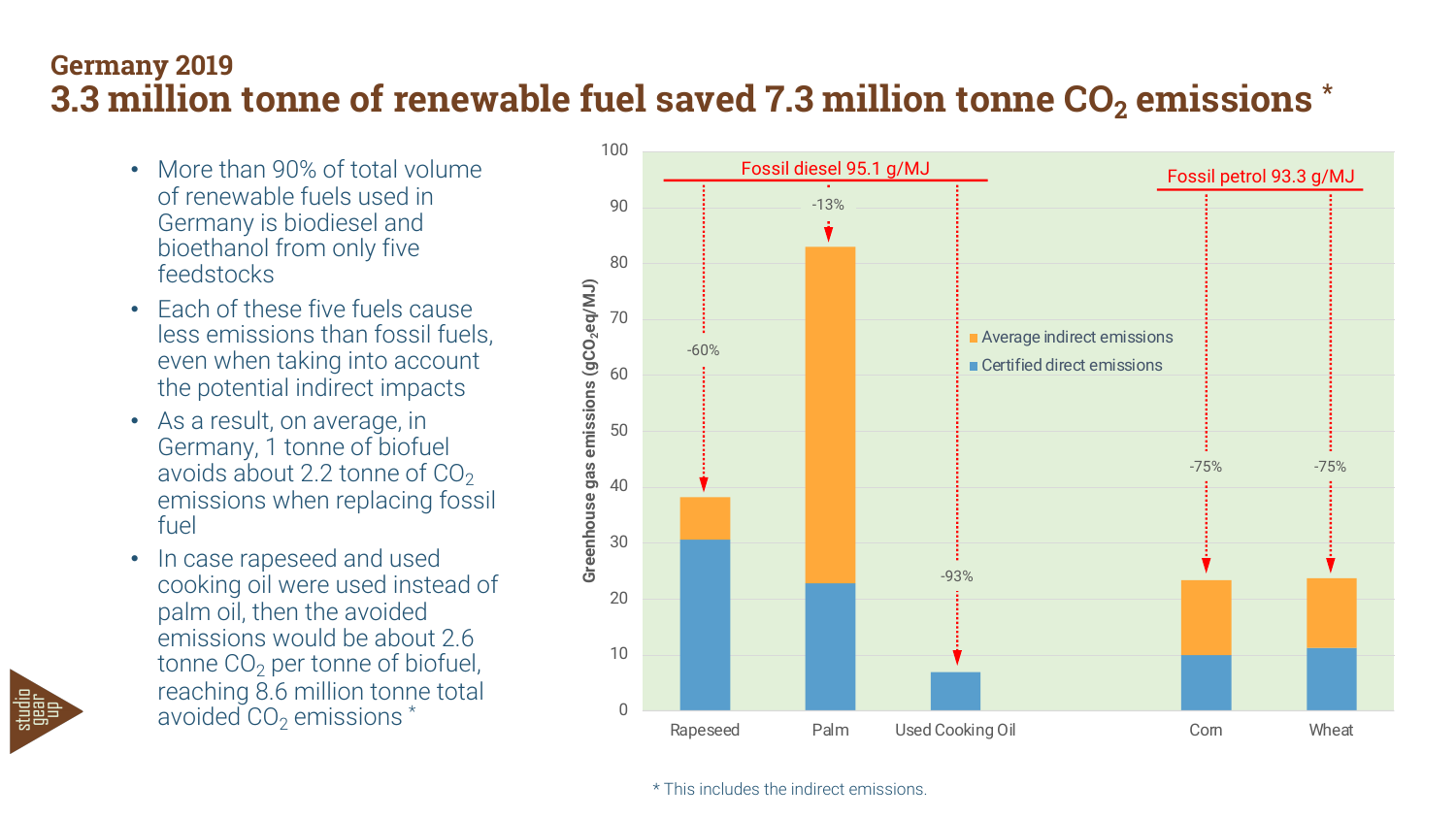# **EU biofuels have to meet strict sustainability scheme**

#### **EU Renewable Energy Directive**

- Requires 50 or 60% emission reduction compared to fossil fuels, but generally fuels perform much better
- Includes detailed method for calculating the actual supply chain emissions
- Full supply chain of each biofuels batch sold in the EU market has to be certified



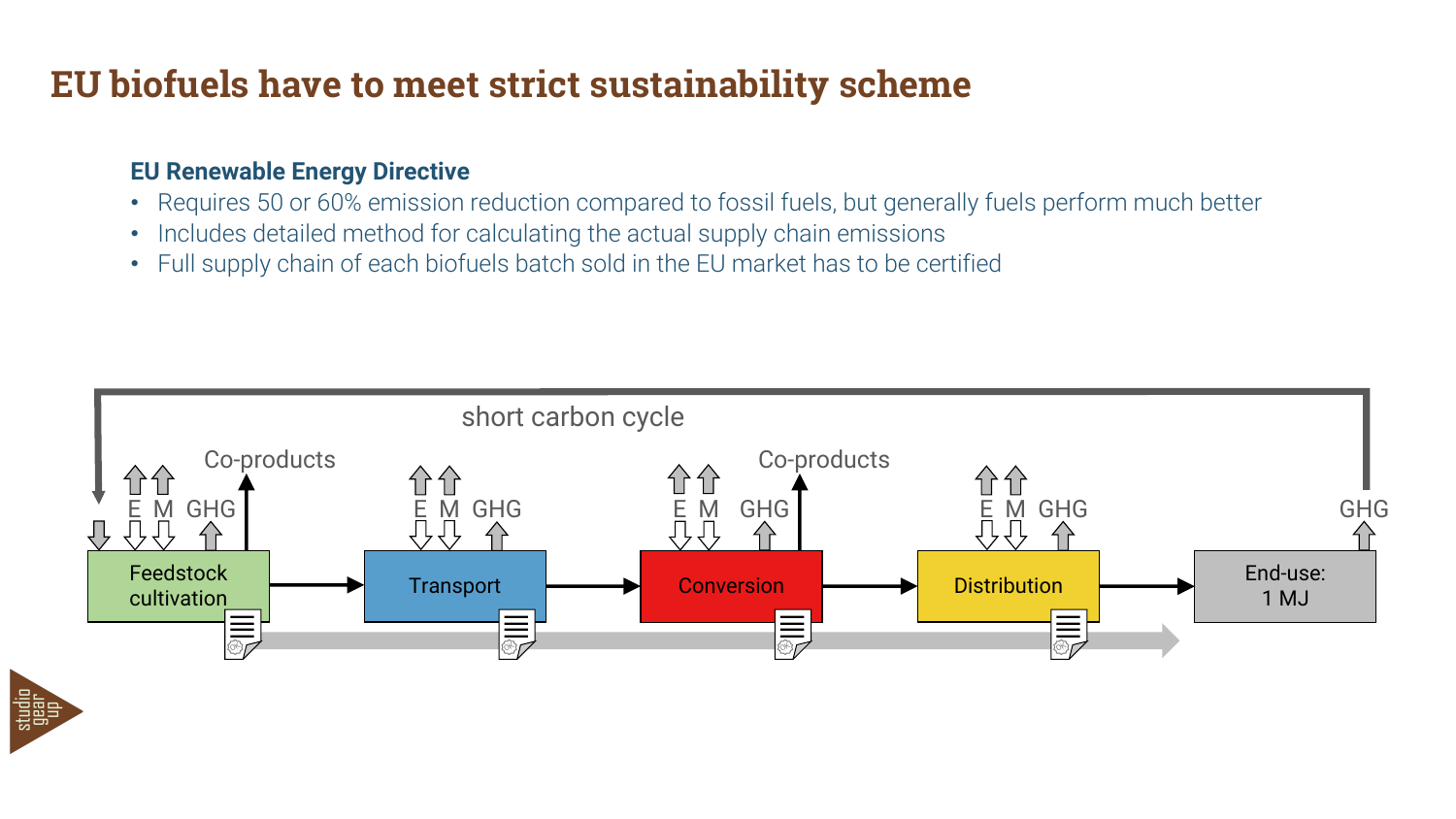# **Biofuel supply-chains have improved their performance over time. As a result, direct emissions have decreased strongly over past decade.**

#### **Factors that improve climate performance**

- Higher yields
	- Remote sensing, precision farming
	- Smart fertilisation
	- Reduced loss at harvesting
- Fuels and fertiliser with lower carbon footprint
- Improved land use, smart rotations
- Sequential cropping
- Less invasive cultivation techniques
- Renewable energy during processing



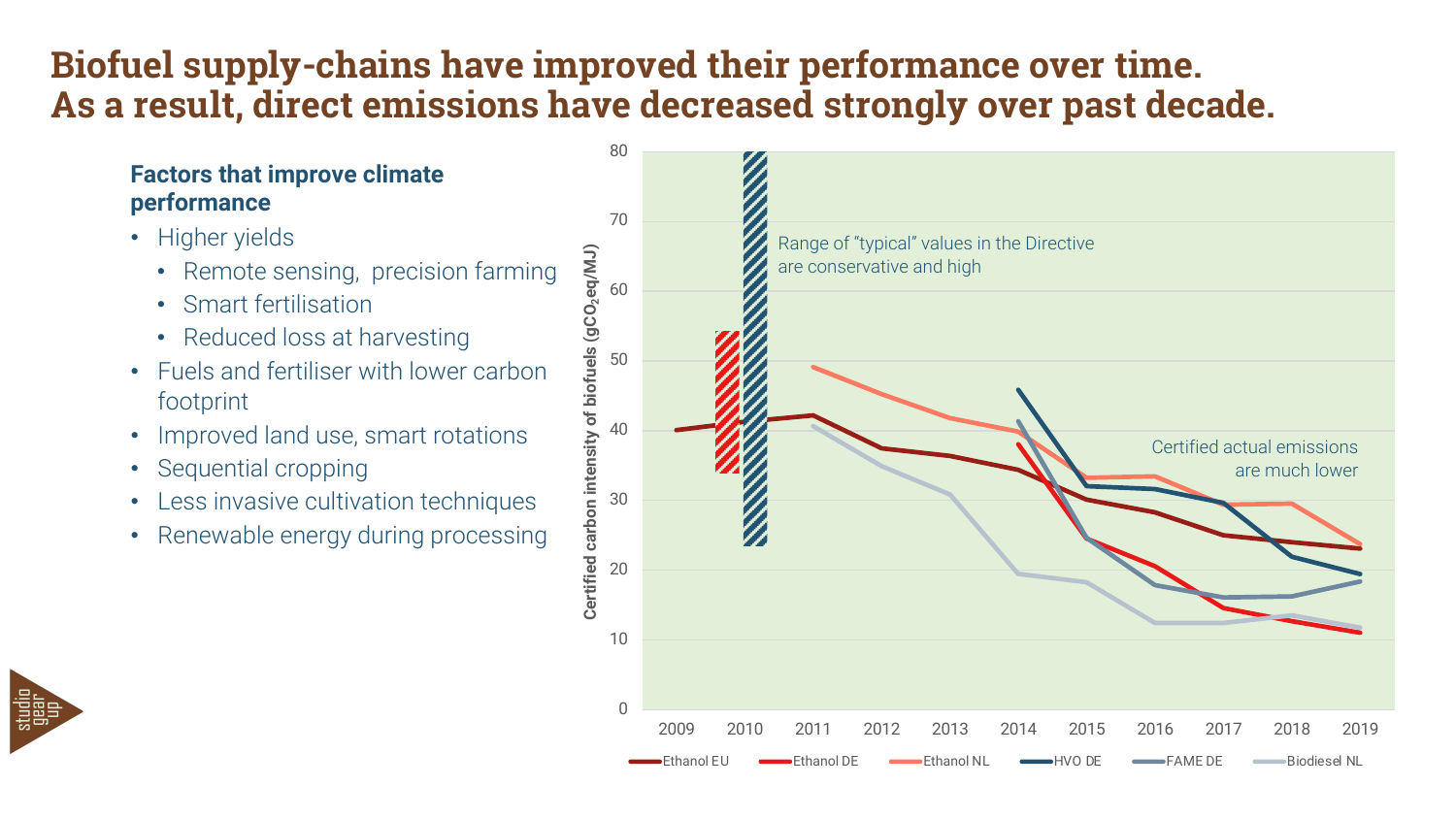# **What could cause indirect land use change (ILUC) emissions**

#### **What is the issue of Indirect land use change?**

- Additional demand for biofuels could lead to additional land use elsewhere
- Such indirect land use change could have carbon impacts
- This could limit greenhouse gas savings from biofuels application
- Main concern in policy debate since 2008

#### **What makes this issue so difficult to comprehend?**

- ILUC cannot be observed or measured directly, it can only be modelled.
- It is beyond the control and direct responsibility of biofuels feedstock producers
- Policy makers want to understand the broader context in which biofuels are produced in their decision-making process.
- The impact of possible indirect land use change is only applied in this biofuels policy and calculations. We are not aware that this is applied in other policies with possible spatial impacts.

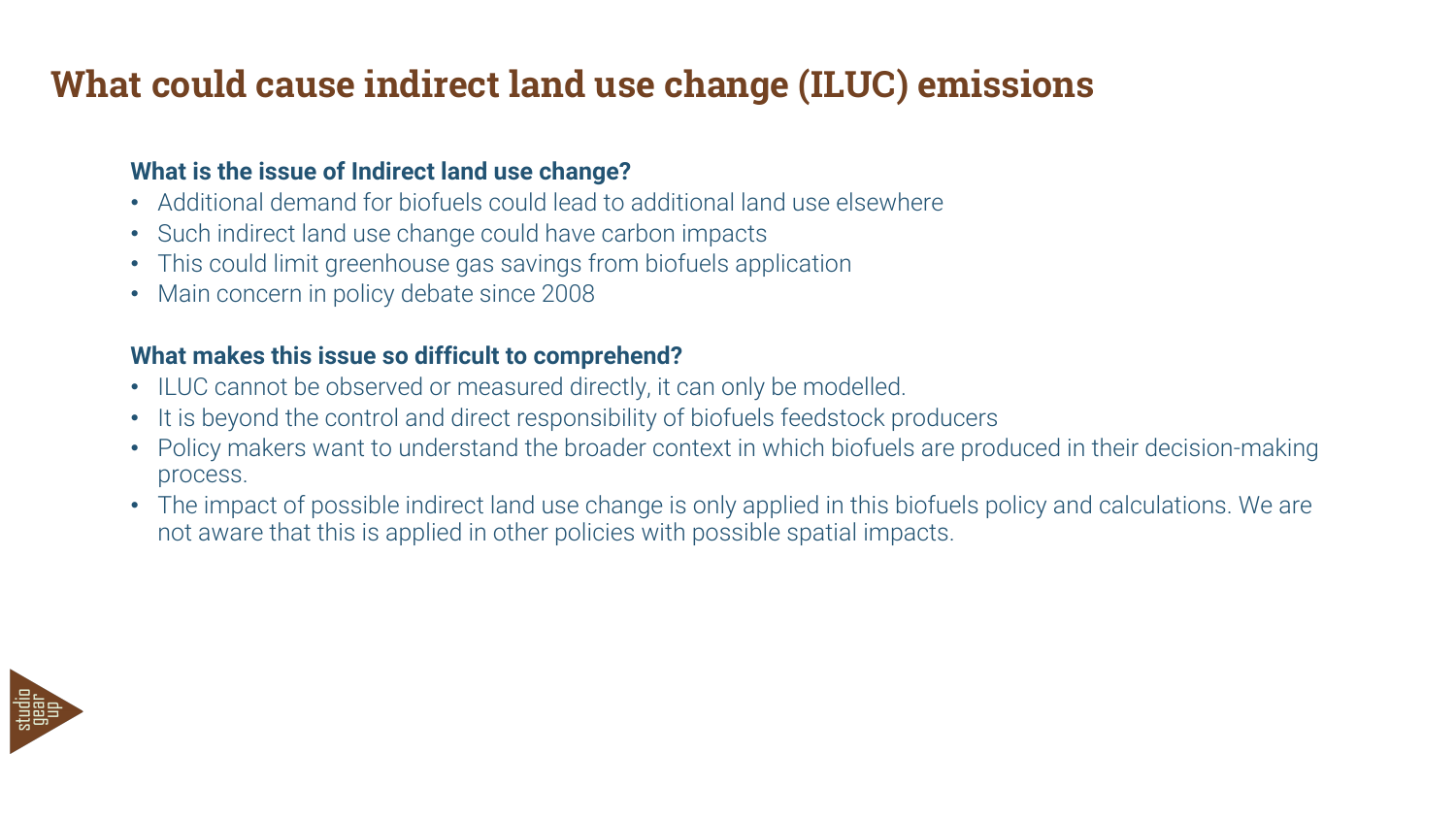# **ILUC impact has been modelled by different studies Results differ because assumptions differ and global developments change**

| <b>Factors for Indirect</b><br>emission in $gCO2eq/MJ$ | Mirage 2011 | <b>GLOBIOM 2015</b> | <b>ICAO 2019</b><br>(New GLOBIOM) | <b>ICAO 2019</b><br>(GTAP) |
|--------------------------------------------------------|-------------|---------------------|-----------------------------------|----------------------------|
| <b>Rapeseed Biodiesel</b>                              | 54          | 65                  | 24                                | 18                         |
| <b>Palm biodiesel</b>                                  | 54          | 231                 | 53                                | 31                         |
| <b>Soy biodiesel</b>                                   | 56          | 150                 | 104                               | 20                         |
| <b>Maize ethanol</b>                                   | 10          | 14                  | 15                                | 15                         |
| <b>Wheat ethanol</b>                                   | 14          | 34                  | -                                 | ж.                         |

#### **GLOBIOM 2016 study calculated factors for specific situations**

- Model assumed a 1%-point demand "shock" (increase in demand) for each crop-fuel combination
- Model was based on understanding of <2010 to predict 2010-2020 developments
- Outcome was theoretical: shows what could happen in a certain specific situation not what will happen
- Updated GLOBIOM modelling concludes much smaller numbers

#### **Therefore it is necessary to revisit the direct and indirect emissions**

- **1** In how far have predicted impacts come true?
- **2** What is the average impact of fuels in the market today?

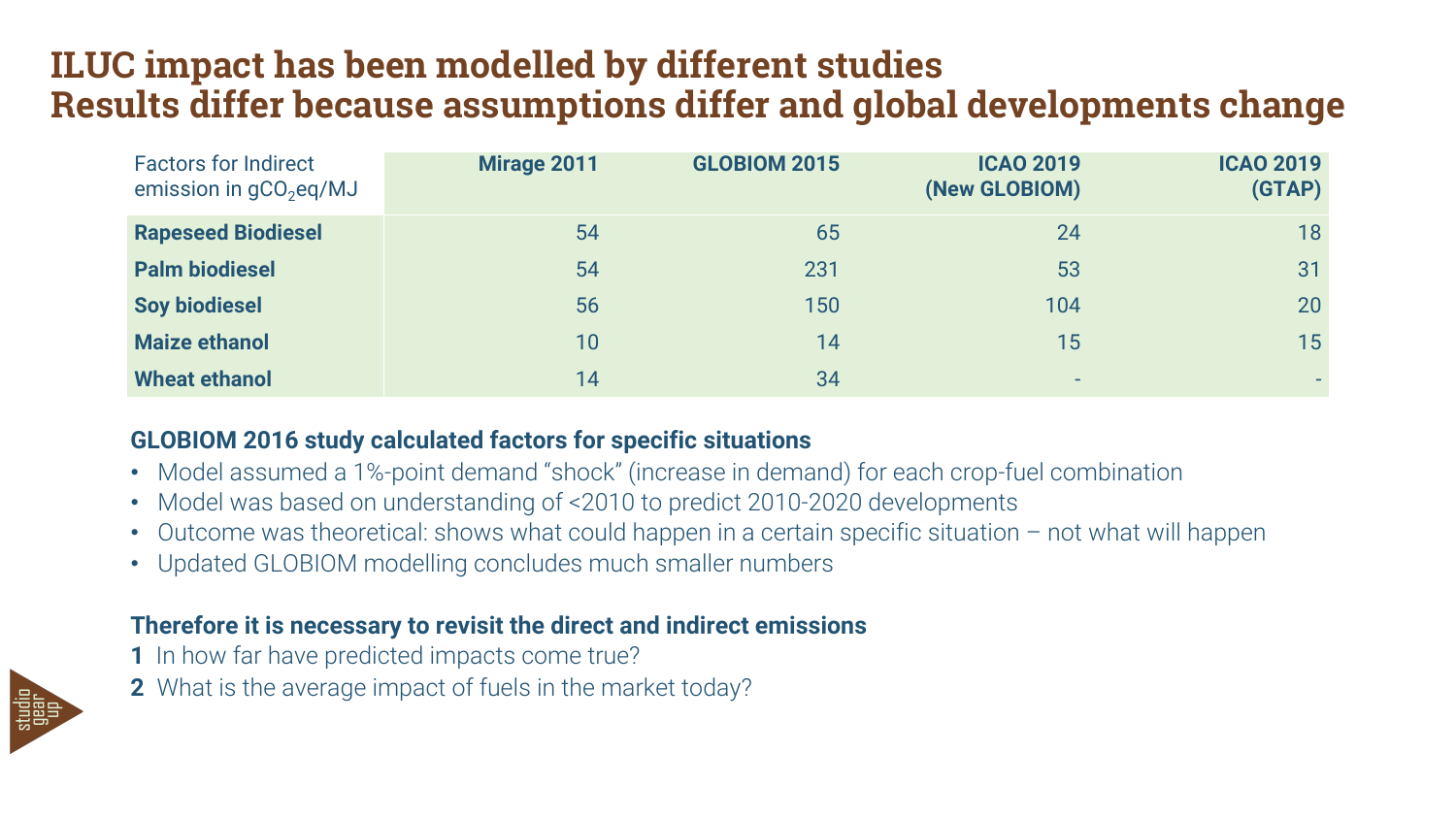# **The certified emissions are smaller than the typical emissions and the ILUC emissions are much smaller than the ILUC factors**

#### **Misunderstanding of ILUC factors**

• Some studies added ILUC factors to "typical" direct emission factors

#### **However**

- Actual direct emissions are much lower than typical in RED
- GLOBIOM calculated specific situation
- But reality developed differently
- Most of the EU crop based biofuel volume was developed before 2010 and hardly caused ILUC
- Growth after 2010 was << 1%-point  $\rightarrow$  ILUC impact much smaller than ILUC factor
- Recent GLOBIOM for ICAO: lower impacts

#### **Result**

• Combined ILUC emissions << ILUC factors

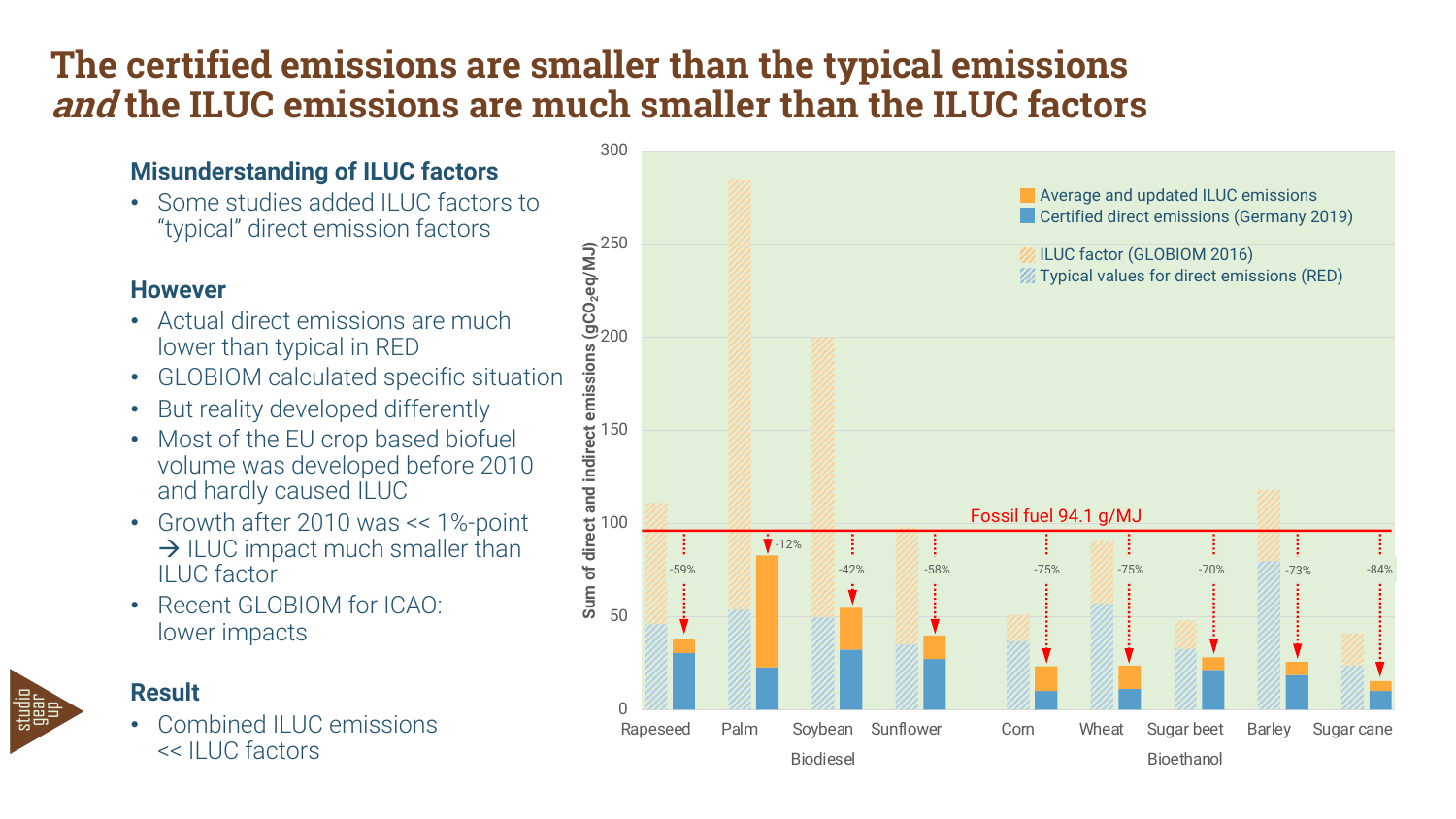# **Role of crop-based biofuels could further increase How to produce additional feedstock with low ILUC risk**

#### **Increasing crop yield above the trendline**

- Improvements on the crop and field level
- Innovation, organisation, know-how, inputs, machines

#### **Direct and low-carbon Land Use Change**

- Expand into land with low carbon stocks and low biodiversity value
- Unused land, abandoned agricultural land, waste land

#### **Inserting additional crop in existing cultivation system**

- Create additional space/time within the current crop rotation
- Through multi-cropping, sequential cropping

#### **Food-fuel synergy?**

- Bridging yield gap of food crops, thereby making land available for fuel crop
- Very much desired, but not stimulated



#### **Actions that directly reduce deforestation and peatland oxidation**

- Is actually most important option to reduce the carbon impact from ILUC
- Not addressed in RED II (or III)

These options are introduced by RED II and are clarified further by ILUC Delegated Act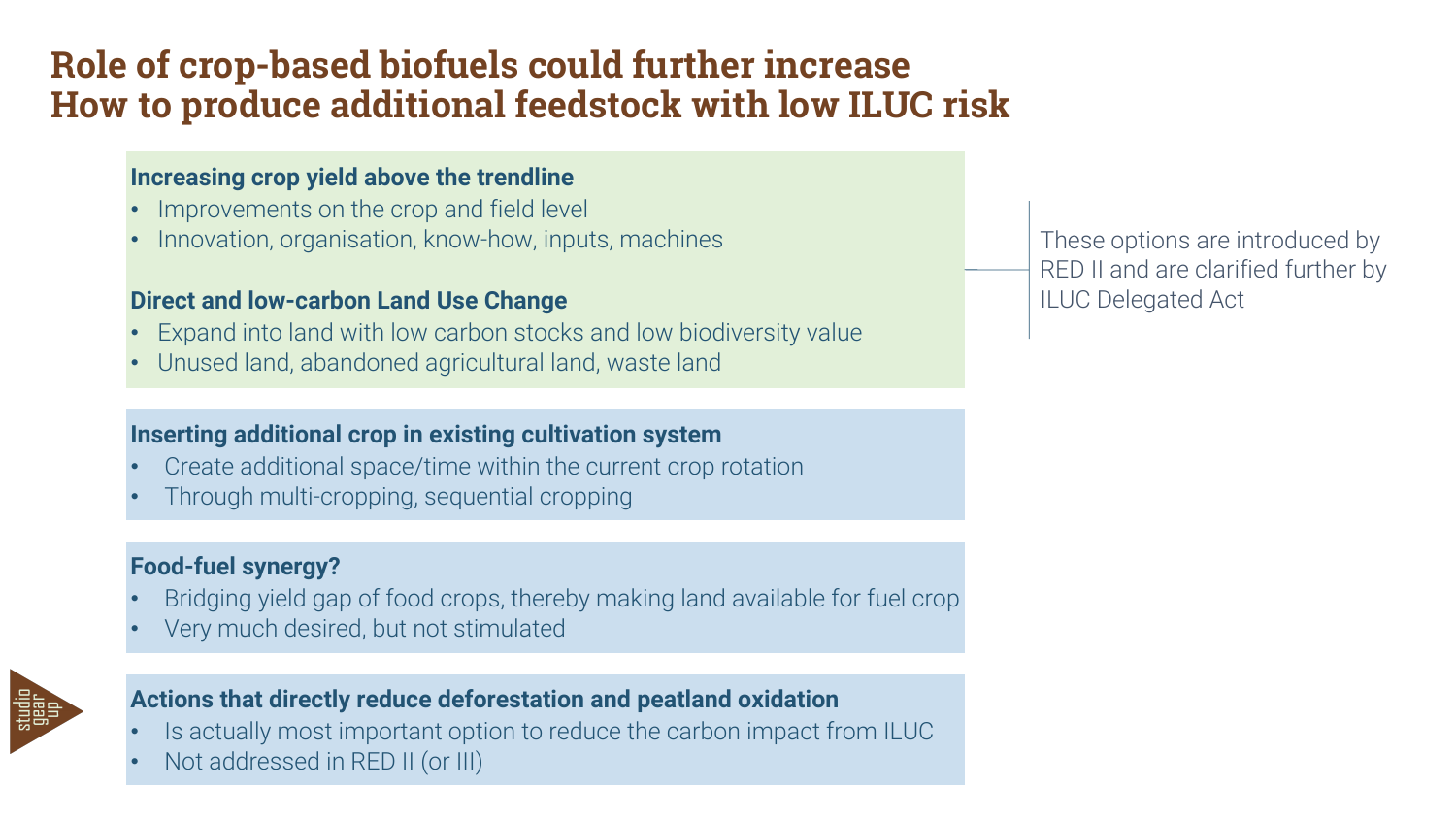### **Key messages**

#### **Greenhouse gas savings**

• biofuels lead to significant emission reduction when replacing fossil fuels, with or without indirect emissions

#### **Insights**

- Direct, observed emissions have greatly improved over the past decade
- Modelled ILUC factors do not represent reality
- Recent ILUC insights: less impact than estimated before
- Average ILUC of crop-based biofuels in the German market is limited
- It is possible to increase the role of crop based biofuels with limited indirect impacts
- Moreover, volumes of waste based and advanced renewable fuels will increase without ILUC